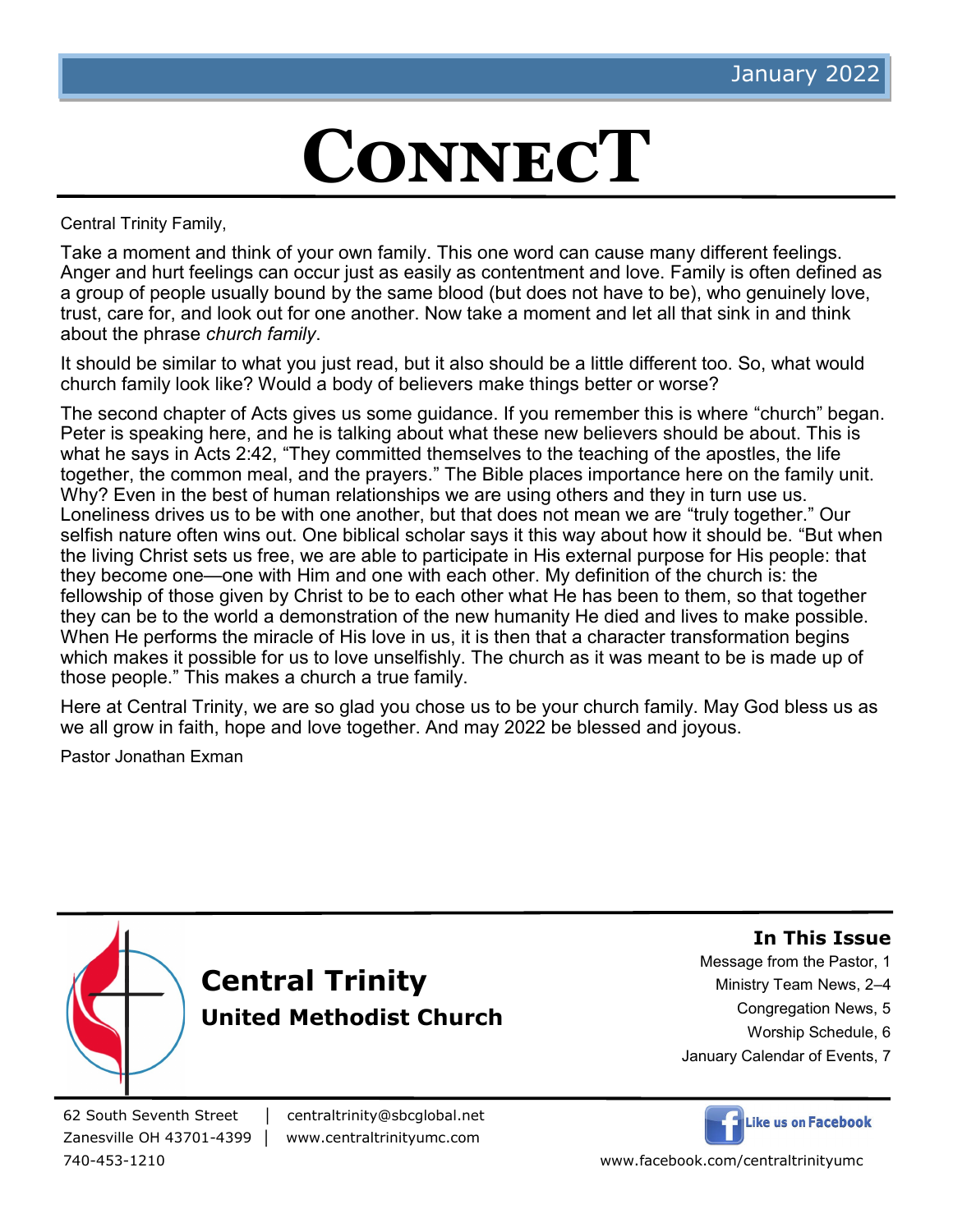#### **Church Staff**

In Ministry with you …

**Lead Pastor** Jonathan Exman

**Associate Pastor** Jon Carter

**Children's Ministries** Lesa Exman

**Director of Music** Jim McLaughlin

**Chancel & Children's Choir** Ann Sims

**Wesleyan & Carillon Bells** Andy Ruetz

**Nursery Attendants** Callie Carter Sue Loader

**Administrative Assistant** Bonnie Gerdau

**Treasurer** Holly Ruetz

**Financial Secretary** Rick Mohler ………………………………………………………

#### **Sunday Schedule**

9:00 a.m. *Ignite* Service 9:00 a.m. Sunday School 9:45 a.m. Wesleyan Choir 10:30 a.m. Worship 10:30 a.m. Sunday School 10:30 a.m. CT Students Grades 5–8 6:00 p.m. CT Students Grades 7–12

Childcare provided each Sunday 8:50 to 11:30 a.m.

Handicapped parking available at North entrance of parking lot

**Office Hours** Mon. – Thu. 9 a.m. – 3 p.m. Closed Noon – 1 p.m. Fri. 9 a.m. – Noon

# **Family Life Ministries**

Happy New Year!

I want to start by saying thank you to everyone who helped with the Christmas Parade. We had such a great turnout and help from so many in our church. A special shoutout to our two drivers, Duane Deal and Steve Buck. Thank you, gentleman! The attendance for the parade was great, despite the bad weather. It was wet and cold, but it didn't dampen our spirits, and we had a wonderful time. Our second event for Christmas was another new venture for CT. We participated in the downtown event "The Storybook Christmas." All downtown was open on December 17 for special events, and we participated with an open house walkthrough at CT that was called "Santa Tells the Story." People were able to walk through our church on a journey to the Manger. It ended in the Sanctuary with Santa kneeling before the Manger and our Bell Choir, led by Andy Ruetz, and Jim McLaughlin on the organ. It was a beautiful evening, and it wouldn't have been possible without the help of so many. Thank you all!

What a December! I am looking forward to the New Year and all the new ways we will show our community God's love. If you would like to be a part of this wonderful Family Life team, or volunteer with our children, please let me know. I promise that being a part of kids' lives as they learn about God is life changing. And I can't wait to see what 2022 will bring to CT!

God Bless You All and Happy New Year,

Lesa Exman

# **CT Student Ministry**

I can't believe that 2021 has come and gone so quickly! CT Student Ministry's Christmas Party was a success, and all of the kiddos had an exceptional time! You can checkout CT Student Ministry's Facebook page for photos! As I look forward to the upcoming year, I am excited to be able to continue to teach these amazing young people about what it means to have a relationship with Jesus—and how they can share about Him with their peers! In 2022 we are hoping to plan another Mission Trip as well as a trip to the Creation Museum and Ark Encounter. Be praying for CT Student Ministry and all the awesome young hearts that attend. I am excited to see how God will grow this ministry numerically and spiritually. Thank you to all of the adults who have helped make this Student Ministry a success!

Grace and Peace,

Jon Carter, Associate Pastor

Zanesville OH 43701-4399 │ www.centraltrinityumc.com

62 South Seventh Street │ centraltrinity@sbcglobal.net



740-453-1210 www.facebook.com/centraltrinityumc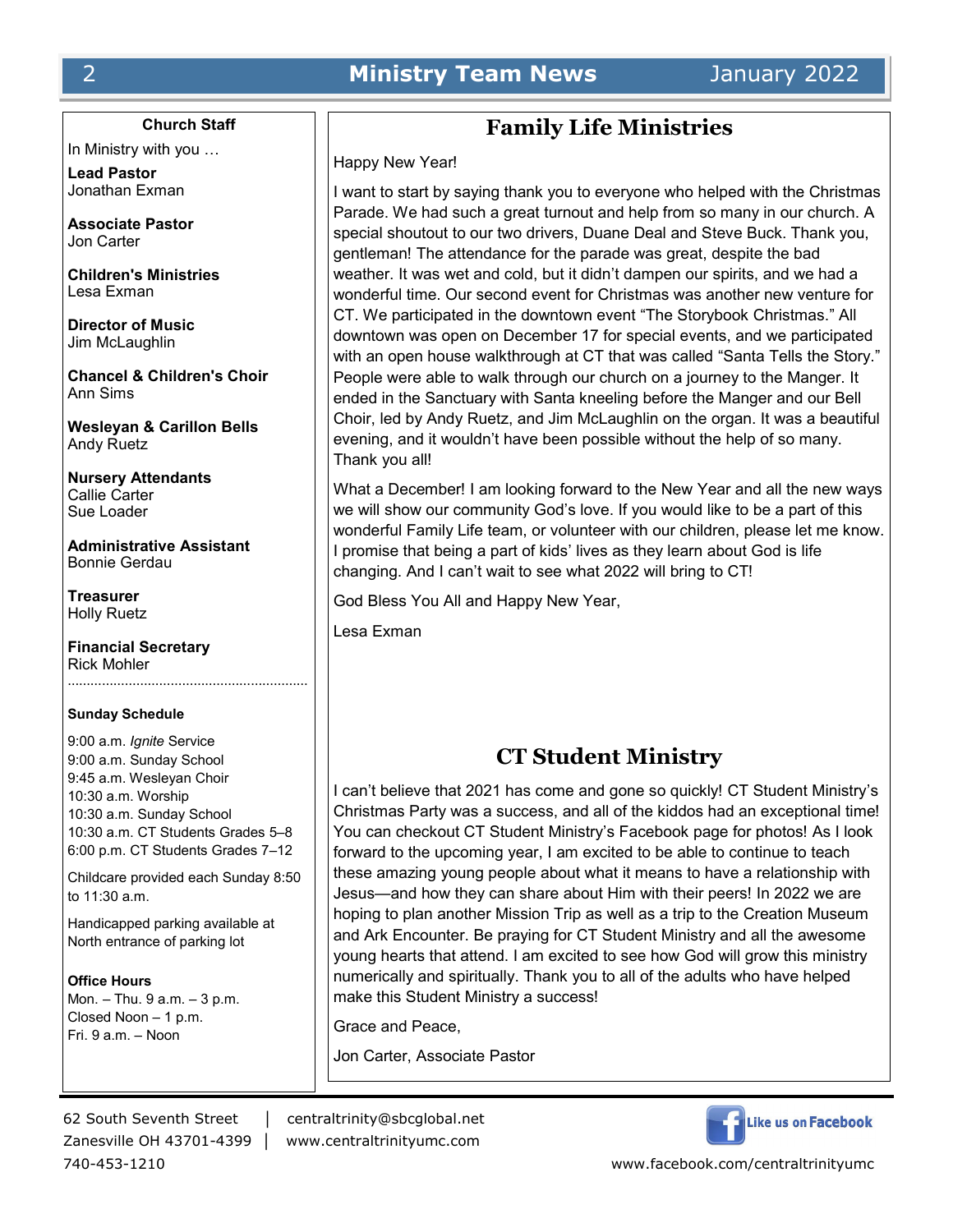## **United Methodist Women**

Thank you to all who brought items for the Mitten Tree. We received 146 hats, 144 pairs of gloves/mittens, 4 scarves, 25 hat and glove sets, 4 hat/glove/scarf sets, 8 earmuffs, and 2 pair of socks. These items were given to the Free Store and Eastside Community Ministries. Thank you, again, for your generosity.

**Angel Wings Prayer Shawl Ministry** resumes meeting Thursdays, 5 p.m., at the church, beginning January 6. All are welcome for stitching, praying, and fellowship.

**United Methodist Women** meets Monday, January 10, 6 p.m., at the church. Note that we are meeting the second week because of the holiday.

Do you enjoy reading? Join others Thursday, January 27, 5 p.m., for a book discussion of *Before We Were Yours* by Lisa Wingate, available at the Muskingum Public Library as a printed book, large-print book, audio book, and e-book. This riveting, wrenching, and ultimately uplifting novel is based on one of America's most notorious real-life scandals in which an adoption organization kidnapped and sold poor children to wealthy families. All our welcome.

# **Super Bowl Sub Sunday**

Super Bowl Sub Sunday is February 13, 2022, and the *Verla Moore Service Club* will be again selling subs*.*  Order forms will be available at the Welcome Center in January.

# **Operation Christmas Child**

CT family you all are amazing!! There are 248 children who will hear the gospel of Jesus and receive a shoebox filled with gifts because of your generous support!!

VMSC is so appreciative of your love and kindness for this mission project. Thank you all so very much!

Verla Moore Service Club

# **Music Ministry**

CT Music Schedule for January:

- 02 Special Music
- 09 Chancel Choir, Communion
- 16 Chancel Choir
- 23 Carillon Bells
- 30 Children and Wesleyan choirs

Openings are available in all choirs as we begin 2022. Please reach out to Ann Sims or Andy Ruetz for more information.

**Come as Yourself, Grow in Faith, Serve with Love**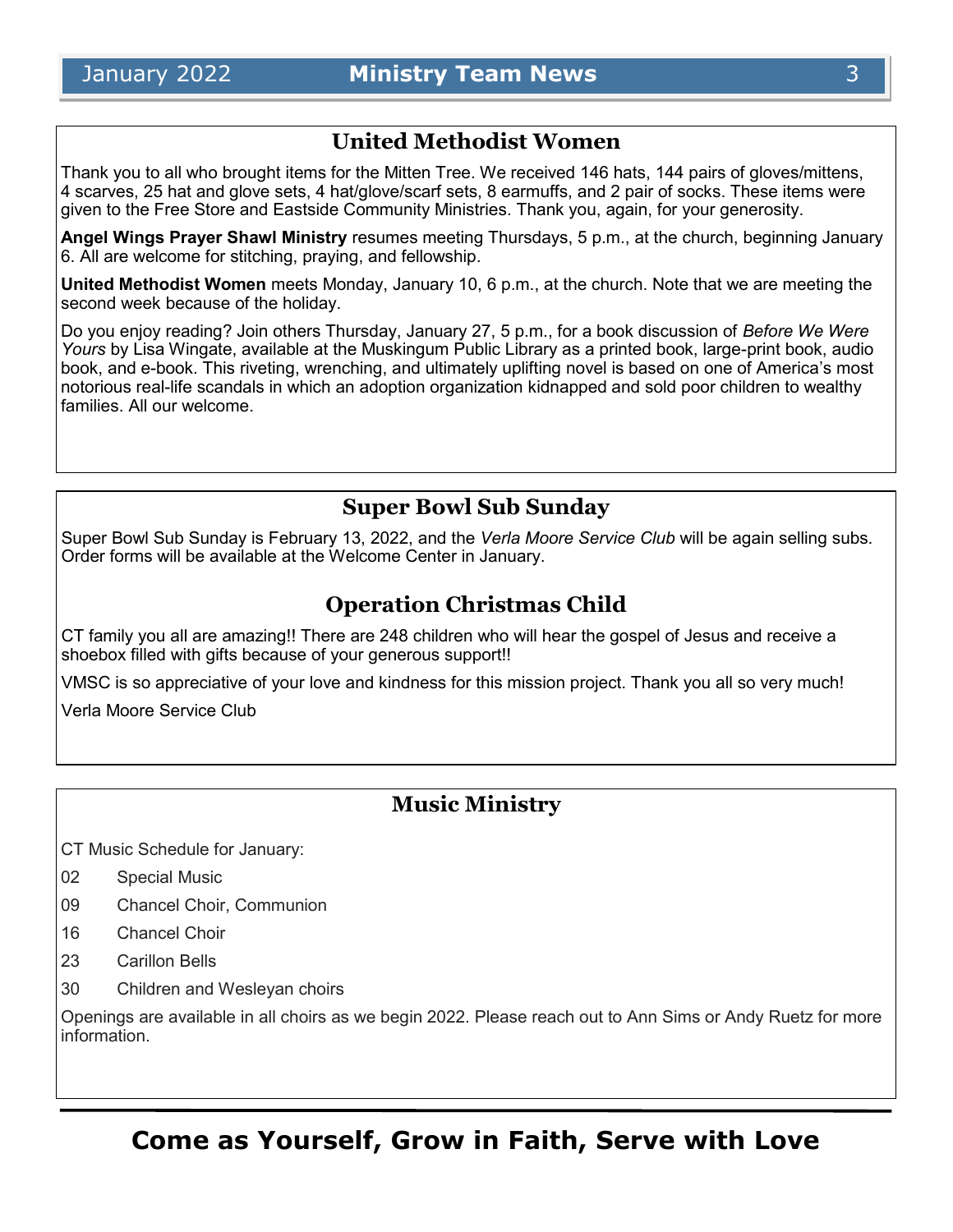# **Mission Team**

Missions are active in so many ways at CT despite COVID. As a church you should celebrate the impact on the community, pray for those involved, and, if you have not yet participated in a mission activity, give it a try. As we start a new year, I want to highlight three opportunities for mission.

The Habitat for Humanity Faith Build Coalition finished its first house in 2021. Katie Garrett was the coordinator for CT's involvement in the project. She can provide information on the coalition's plans for 2022 (katiegarrett6@gmail.com or 740-297-4615). To sign up as a volunteer you must create an account on Habitat's website, www.habitatseo.org. It asks if you are part of a group and that is when you enter Central Trinity.

Eastside Community Ministry is still in need of tutors for after-school programs. Contact Dessie Craig at ECM for more information. When COVID subsides, I believe there are many more opportunities for mission with ECM.

The SOWER project completed its 21st house at Henderson Settlement in Frakes, KY, in 2021. Several members of Central Trinity are planning to take part in building another house in 2022. The schedule for the 2022 build is:

| Week #1 | May $1-7$  | Framing/roof truss/roof deck                       |
|---------|------------|----------------------------------------------------|
| Week #2 | May 8-15   | Roofing/siding/interior walls                      |
| Week #3 | July 10-15 | Siding/insulation/wall board/spackle               |
| Week #4 |            | July 17-23 Spackling/paint/exterior trim           |
| Week #5 | Aug 14–20  | Flooring/paint/complete exterior                   |
| Week #6 |            | Aug 21-27 Interior doors/trim/kitchen & dedication |

The cost is \$250–\$325 per week, depending on type of housing. Scholarships are available to cover this cost. See Duane Deal or Bill Williamson for the registration form and general information. All it requires is a willingness to work. No special tools or skills required. It is a wonderful experience to build a house for a family to make a home.

Duane Deal **Chair** 

62 South Seventh Street │ centraltrinity@sbcglobal.net Zanesville OH 43701-4399 │ www.centraltrinityumc.com

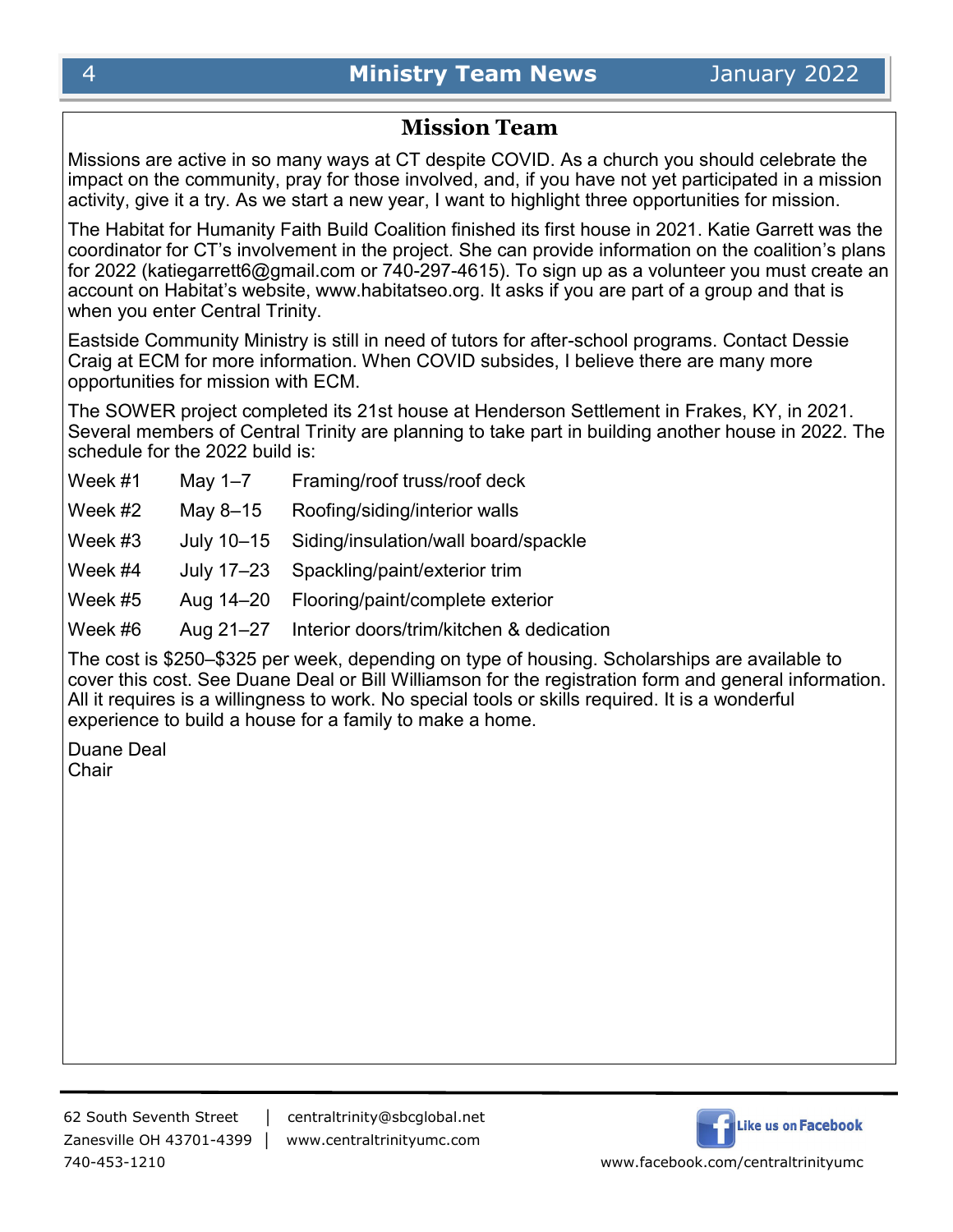# **Thank you**

Thank you CT friends for your prayers and cards during my recent surgery. Bill Miller

I would like to thank you for the many beautiful cards I received on my 90th birthday! Bill Miller

Thank you to my church friends and family for the wonderful Thanksgiving cards and birthday cards. You are all very special to me.

Mary Longshore

Shankful

Thank you all to my great and wonderful friends at CT for all the beautiful cards and messages. God Bless,

Joanne McIntire

# **Blessed**

Friends:

Many thanks for your gift of gloves and more! The Free Store was just beginning to need gloves and there they were!

Your support of our neighbors is so "important." The Shelter and Free Store serve many in our city. They are blessed by your continued generosity.

Hundreds of coats have been given away and more as we get "colder."

Gloves, scarves, and hats are important to all. You answered our prayers!

Thanks, First Church Family Marilyn Moody

# **Many Thanks**

Warmest thanks to Phyllis Bradshaw, Leslie Miller, Mary Longshore, Marcie Hunter, Mary Colopy, Sandra Robe, and Sue Wright, for helping me in the office the month of November. Please call the office if I left anyone off this list.

- Bonnie Gerdau, Admin Assistant

 $\overline{B}$ 

Th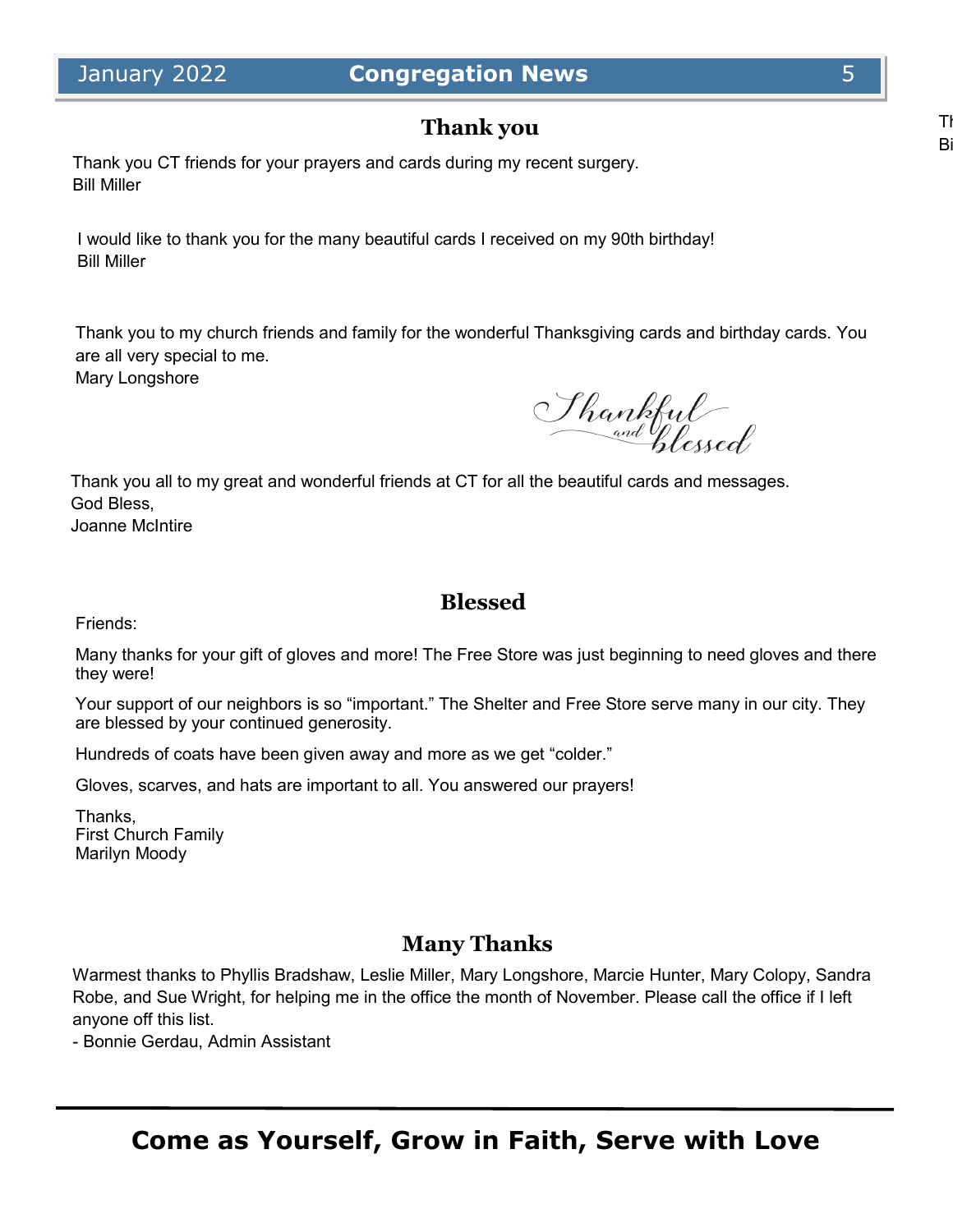### **January 2 Jon Carter preaching 9 a.m. Ignite Jon Carter preaching 10:30 a.m. Traditional** Message: Scripture:<br>Special Music: Special Music **January 9 Holy Communion "The Power of God's Voice"** Message: "The Voice of Gladness" Scripture: Psalm 37:3–9<br>Special Music: Chancel Choir Special Music: **January 16 "The Power of God's Voice"** Message: "The Door!" Scripture: Revelation 3:7–13, John 10:1–10, John 10:9 Special Music: Chancel Choir **January 23 "The Power of God's Voice"** Message: "The Dream" Scripture: Acts 2:17–21 Special Music: Carillon Bells **January 30 "The Power of God's Voice"** Message: "Timing Is Everything" Scripture: Ephesians 5:13–16, Romans 8:18–28 Special Music: Children's & Wesleyan Choirs

## **"80 Plus Club" Happy Birthday**

Mary Helen Williams, January 5

Virginia Harding, January 17

Bob England, January 30

If we missed anyone or do not have the date right, please call the church office.



62 South Seventh Street │ centraltrinity@sbcglobal.net

Zanesville OH 43701-4399 │ www.centraltrinityumc.com

**Bible Study**

Bible Study resumes in January 2022

**Average YTD attendance:** 

**Nov. worship attendance**  (through 12/12/21): 137

#### **November 2021 Financial Report**

YTD Budget \$405,895 YTD Income \$344,232 YTD Expenses \$369,965



740-453-1210 www.facebook.com/centraltrinityumc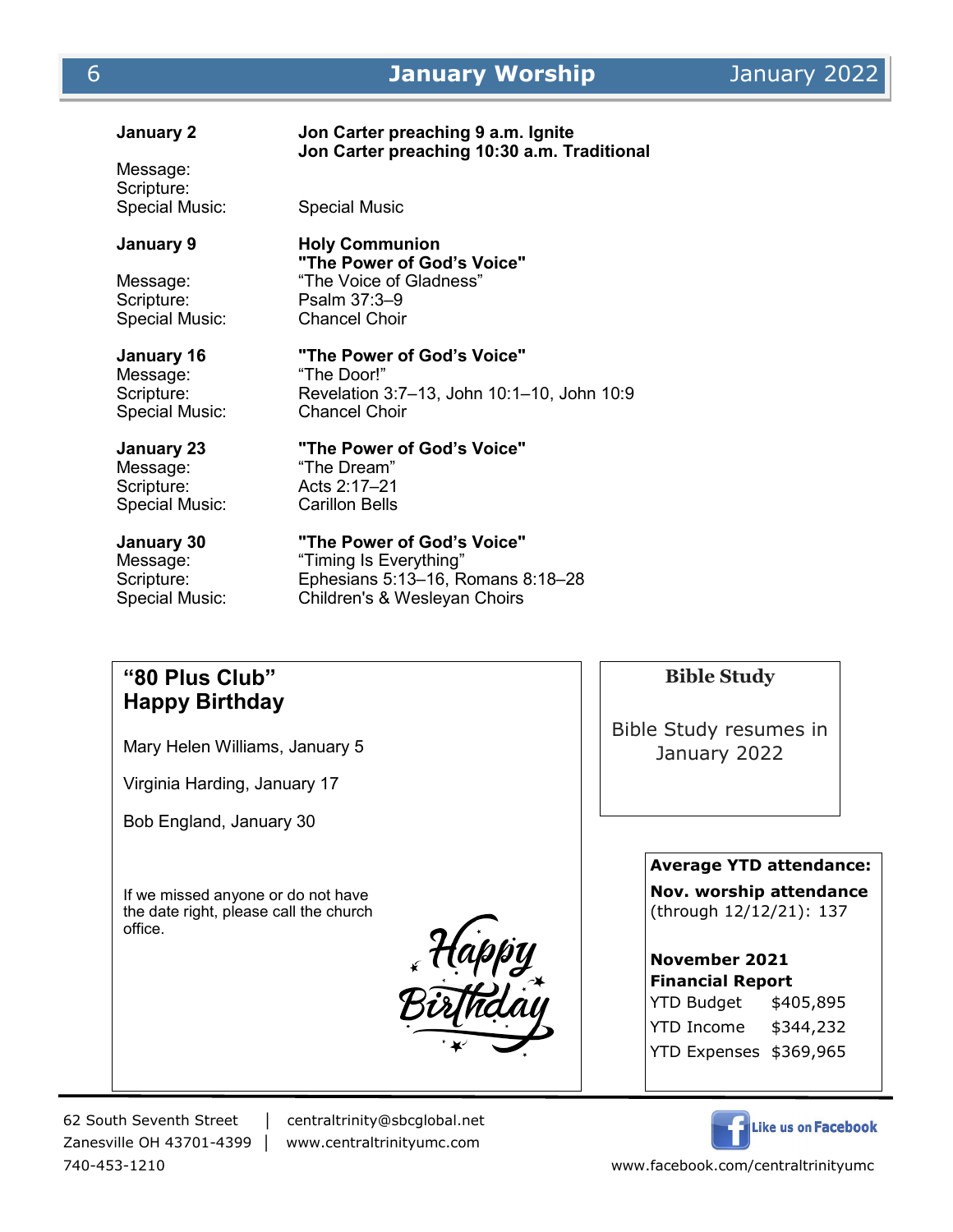# January 2022 **January Calendar of Events** 7

#### **January Calendar of Events is subject to change**

#### **1 New Year's Day**

#### **2 Sunday**

| $9:00$ a.m.  | <b>Ignite Service</b>     |
|--------------|---------------------------|
| $9:00$ a.m.  | <b>Sunday School</b>      |
| $9:45$ a.m.  | Wesleyan Choir            |
| 10:30 a.m.   | Worship                   |
| $10:30$ a.m. | <b>Sunday School</b>      |
| $10:30$ a.m. | CT Students (Grades 5-8)  |
| 6:00 p.m.    | CT Students (Grades 7-12) |

# **3 Monday**

Bible Study

#### **4 Tuesday**

1:00 p.m. Staff Meeting

#### **5 Wednesday**

11:00 a.m. Bible Study

#### **6 Thursday**

| Angel Wings Prayer Shawl      |
|-------------------------------|
| Children's Choir practice     |
| Carillon Bells practice       |
| <b>Chancel Choir practice</b> |
|                               |

#### **9 Sunday Holy Communion**

| 9:00 a.m.  | <b>Ignite Service</b>     |
|------------|---------------------------|
| 9:00 a.m.  | <b>Sunday School</b>      |
| 9:45 a.m.  | Wesleyan Choir            |
| 10:30 a.m. | Worship                   |
| 10:30 a.m. | <b>Sunday School</b>      |
| 10:30 a.m. | CT Students (Grades 5-8)  |
| 6:00 p.m.  | CT Students (Grades 7-12) |
|            |                           |

#### **10 Monday**

6:00 p.m. United Methodist Women 6:30 p.m. Bible Study

#### **11 Tuesday**

6:00 p.m. Verla Moore Service Club

# **12 Wednesday**

Bible Study

#### **13 Thursday**

| 5:00 p.m. | <b>Angel Wings Prayer Shawl</b> |
|-----------|---------------------------------|
| 6:00 p.m. | Children's Choir practice       |
| 6:00 p.m. | Carillon Bells practice         |
| 7:00 p.m. | <b>Chancel Choir practice</b>   |
|           |                                 |

#### **16 Sunday** 9:00 a.m. *Ignite Service*

| $9:00$ a.m.<br>9:45 a.m.<br>10:30 a.m.<br>10:30 a.m.<br>10:30 a.m.<br>6:00 p.m.                           | <b>Sunday School</b><br>Wesleyan Choir<br>Worship<br><b>Sunday School</b><br>CT Students (Grades 5-8)<br>CT Students (Grades 7-12)                                 |
|-----------------------------------------------------------------------------------------------------------|--------------------------------------------------------------------------------------------------------------------------------------------------------------------|
| 17 Monday                                                                                                 | Martin Luther King Jr. Day Office Closed                                                                                                                           |
| 18 Tuesday<br>1:00 p.m.                                                                                   | <b>Staff Meeting</b>                                                                                                                                               |
| 11:00 a.m.                                                                                                | <b>Bible Study</b>                                                                                                                                                 |
| 20 Thursday<br>5:00 p.m.<br>6:00 p.m.<br>6:00 p.m.<br>7:00 p.m.                                           | Angel Wings Prayer Shawl<br>Children's Choir practice<br>Carillon Bells practice<br><b>Chancel Choir practice</b>                                                  |
| 21 Friday                                                                                                 | <b>ConnecT Articles Deadline</b>                                                                                                                                   |
| 23 Sunday<br>$9:00$ a.m.<br>9:00 a.m.<br>9:45 a.m.<br>10:30 a.m.<br>10:30 a.m.<br>10:30 a.m.<br>6:00 p.m. | <i><b>Ignite Service</b></i><br><b>Sunday School</b><br>Wesleyan Choir<br>Worship<br><b>Sunday School</b><br>CT Students (Grades 5-8)<br>CT Students (Grades 7-12) |
| 24 Monday<br>6:30 p.m.                                                                                    | <b>Bible Study</b>                                                                                                                                                 |
| 11:00 a.m.                                                                                                | <b>Bible Study</b>                                                                                                                                                 |
| 27 Thursday<br>5:00 p.m.<br>6:00 p.m.<br>6:00 p.m.<br>7:00 p.m.                                           | <b>Angel Wings Prayer Shawl</b><br>Children's Choir practice<br>Carillon Bells practice<br><b>Chancel Choir practice</b>                                           |
| 30 Thursday<br>9:00 a.m.<br>9:00 a.m.<br>9:45 a.m.<br>10:30 a.m.<br>10:30 a.m.<br>10:30 a.m.<br>6:00 p.m. | <i><b>Ignite Service</b></i><br><b>Sunday School</b><br>Wesleyan Choir<br>Worship<br><b>Sunday School</b><br>CT Students (Grades 5–8)<br>CT Students (Grades 7-12) |
|                                                                                                           | 19 Wednesday<br>26 Wednesday                                                                                                                                       |